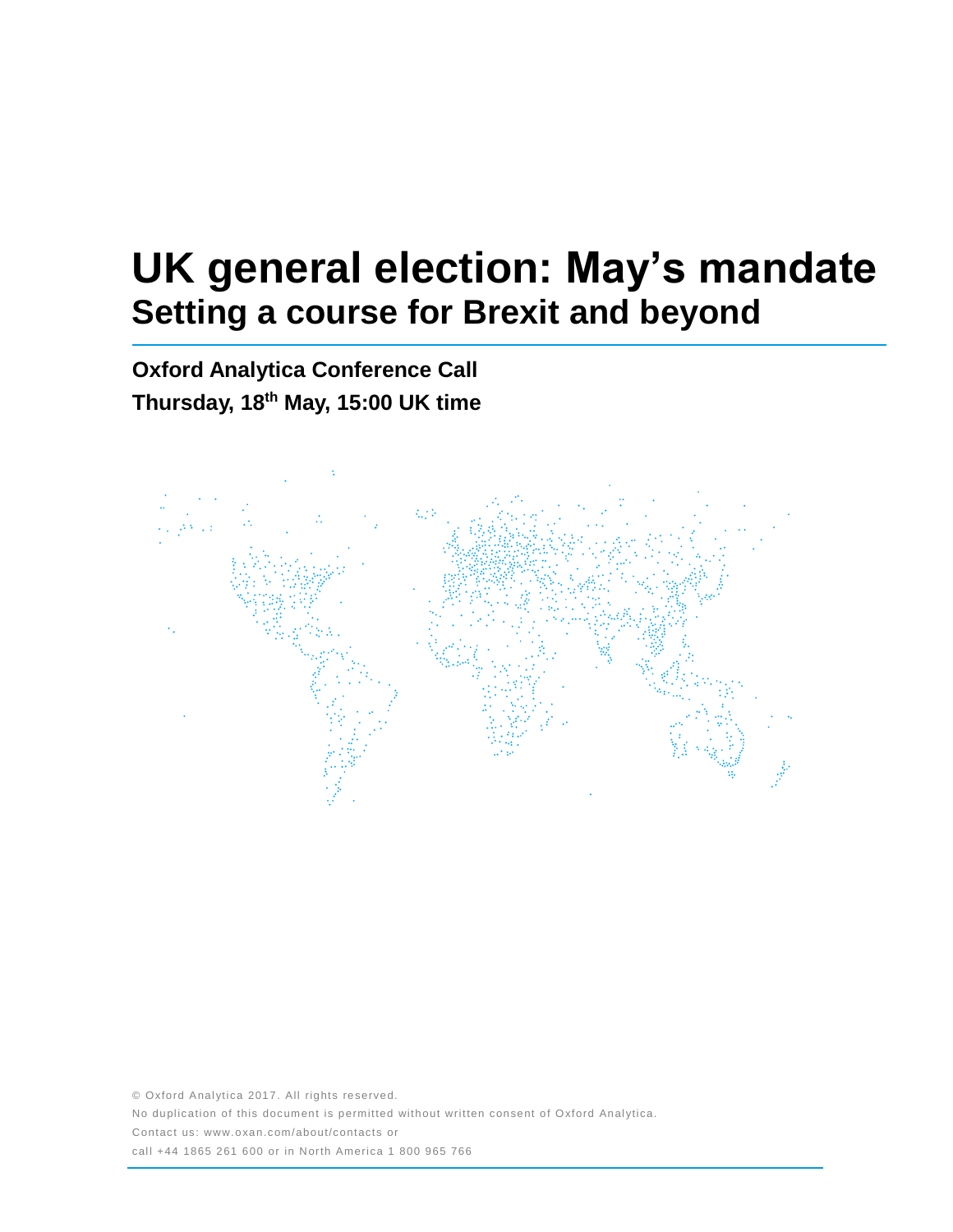

# **UK general election: May's mandate**

## **Setting a course for Brexit and beyond**

Whatever the professed reasons that UK prime minister Theresa May gave for calling a snap general election for June 8, the political logic of her decision is as cold as it is compelling.

The opposition Labour Party is in disarray. The right-wing UK Independence Party (UKIP) is struggling to find a role in the wake of last year's Brexit vote. May's Conservatives expect to make deep inroads into the heartlands of both.

Meanwhile, the pro-EU Liberal Democrats can expect only a modest comeback after their dismal showing in the 2015 election. And the Scottish Nationalists reached a high-water mark in 2015 from which they are only likely to recede.

The prime minister will almost certainly get the stronger mandate she seeks than the narrow parliamentary majority of less than 20 inherited from her predecessor, David Cameron.

She would, no doubt, like to top the landslide 144 majority Margaret Thatcher secured in 1983. Local election results earlier this month suggest she may well fall short of that, but it would take a remarkable reversal of fortune over the next three weeks to leave her with anything but a commanding position in parliament.

Whether that will give May, as she has suggested, a stronger hand in the negotiations with Brussels over the settlement of the United Kingdom's 'divorce' from the EU and subsequent trade arrangements is moot. The task will be long and arduous regardless of the size of her majority.

The best that may be said is that the fact that the subsequent election will now not ordinarily take place until 2022 provides her with more leeway for transitional post-departure arrangements and thus mitigates the risk of a 'cliff edge' Brexit.

Yet the more determinedly the Conservative government pursues Brexit, the more forcibly the pro-EU Scottish government will campaign for independence from London and a second referendum to back it. It is also conceivable that Brexit could eventually lead to the reunification of Northern Ireland with the Irish Republic.

Beyond Brexit and the possible break-up of the United Kingdom is the question of what the Conservatives want to use their majority to create – a country in the one-nation Tory tradition or one moulded by a radical vision of small government, low taxes and a dismantled welfare state?

And what future, if any, is there for the Labour party? Will UK politics realign?

Join us on Thursday, May 18 to discuss these issues and the other implications of the June 8 UK general election and to put your questions to three of Oxford Analytica's expert advisors.

No duplication of this document is permitted without written consent of Oxford Analytica.

Contact us: www.oxan.com/about/contacts or

call +44 1865 261 600 or in North America 1 800 965 766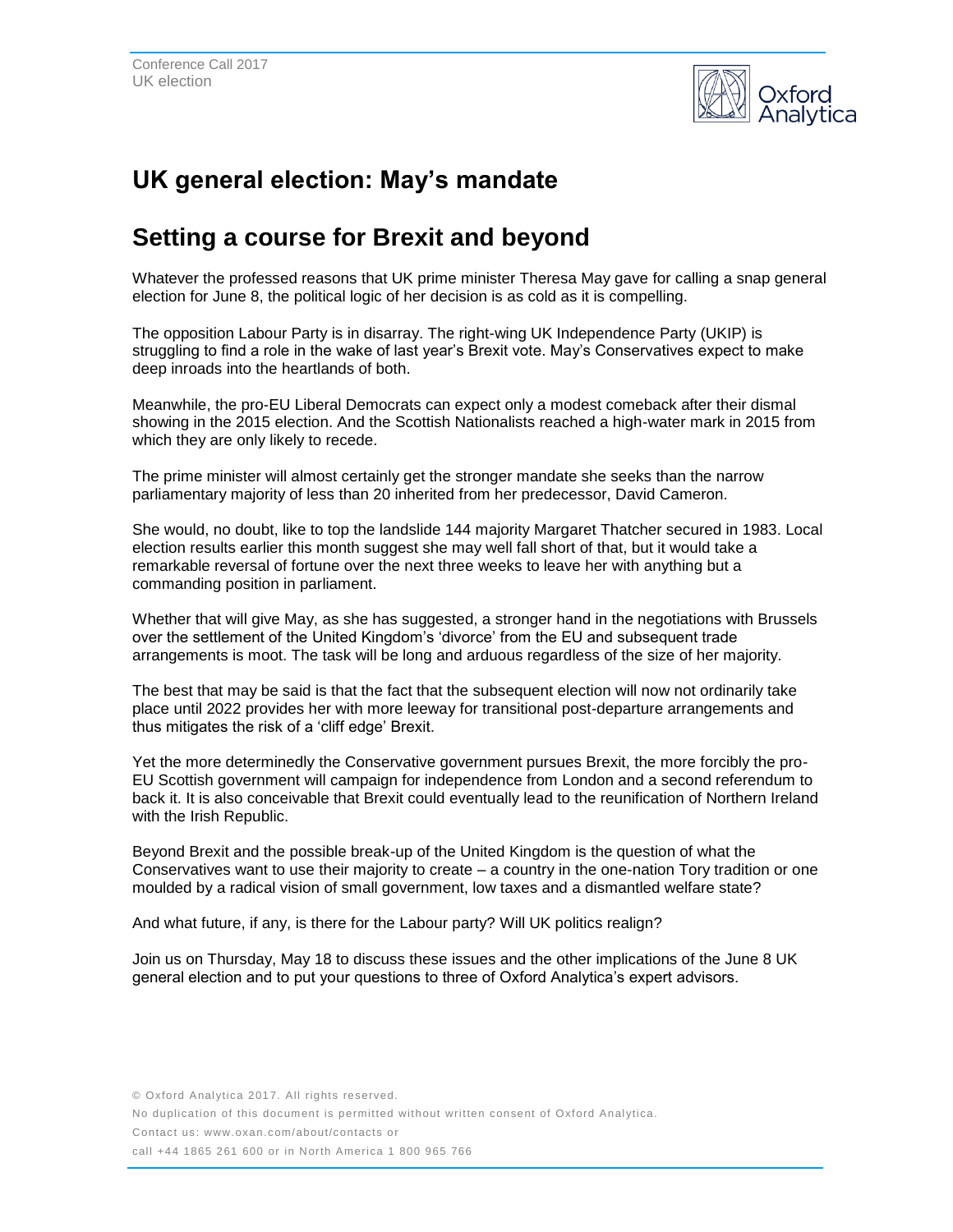

### Chair

#### **Paul Maidment, Director of Analysis and Managing Editor, Oxford Analytica**

Paul Maidment joined Oxford Analytica in December 2014 as the Director of Analysis and Managing Editor of the Oxford Analytica Daily Brief.

He is an award-wining journalist who founded the New York-based digital editorial consultancy Bystander Media in 2010. A pioneer in combining digital and print journalism, he was previously Editor of [Forbes.com](http://forbes.com/) and Executive Editor of Forbes, transforming a magazine website into the leading online destination for business, finance and up-scale lifestyle. Before joining Forbes in 2001, Paul was the founding Editor of the Financial Times' award-winning web site [FT.com](http://ft.com/) and Assistant Editor of the newspaper. His early career as an editor and foreign correspondent encompassed The Economist, the Asian Wall Street Journal and the BBC in the U.K. the U.S. and Asia — a depth of journalistic experience and breadth of media that gives him a unique perspective on the changes transforming publishing and the world economy. Paul was inducted into the Digital Hall of Fame in New York in 2010.

## **Panellists**

#### **Chris Morris, Contributor, Oxford Analytica**

Chris Morris has been a BBC correspondent for more than 25 years, and he's recently moved back to the UK after spending most of his career abroad. For the past 5 years he was the BBC's Europe Correspondent based in Brussels. He now works for the BBC's newly-created Reality Check team. He is an expert on Brexit, on the EU and on Turkey in particular. He covered the French Presidential elections from Paris in both 2002 and 2012.

#### **Vanessa Rossi, Advisor on Global Economics and Finance, Oxford Analytica**

Advisor in global economics and finance in Oxford Analytica; formerly Senior Research Fellow at the Royal Institute of International Affairs, Chatham House. Vanessa Rossi has extensive experience within private, government and academic sectors including the European Commission and senior roles with consulting groups in the UK and Germany. Her previous positions include the Research Director for Swiss Bank Corporation, London, and Director of International Economics, Oxford Economics; also graduate researcher at Princeton University and extensive range of publications and media work.